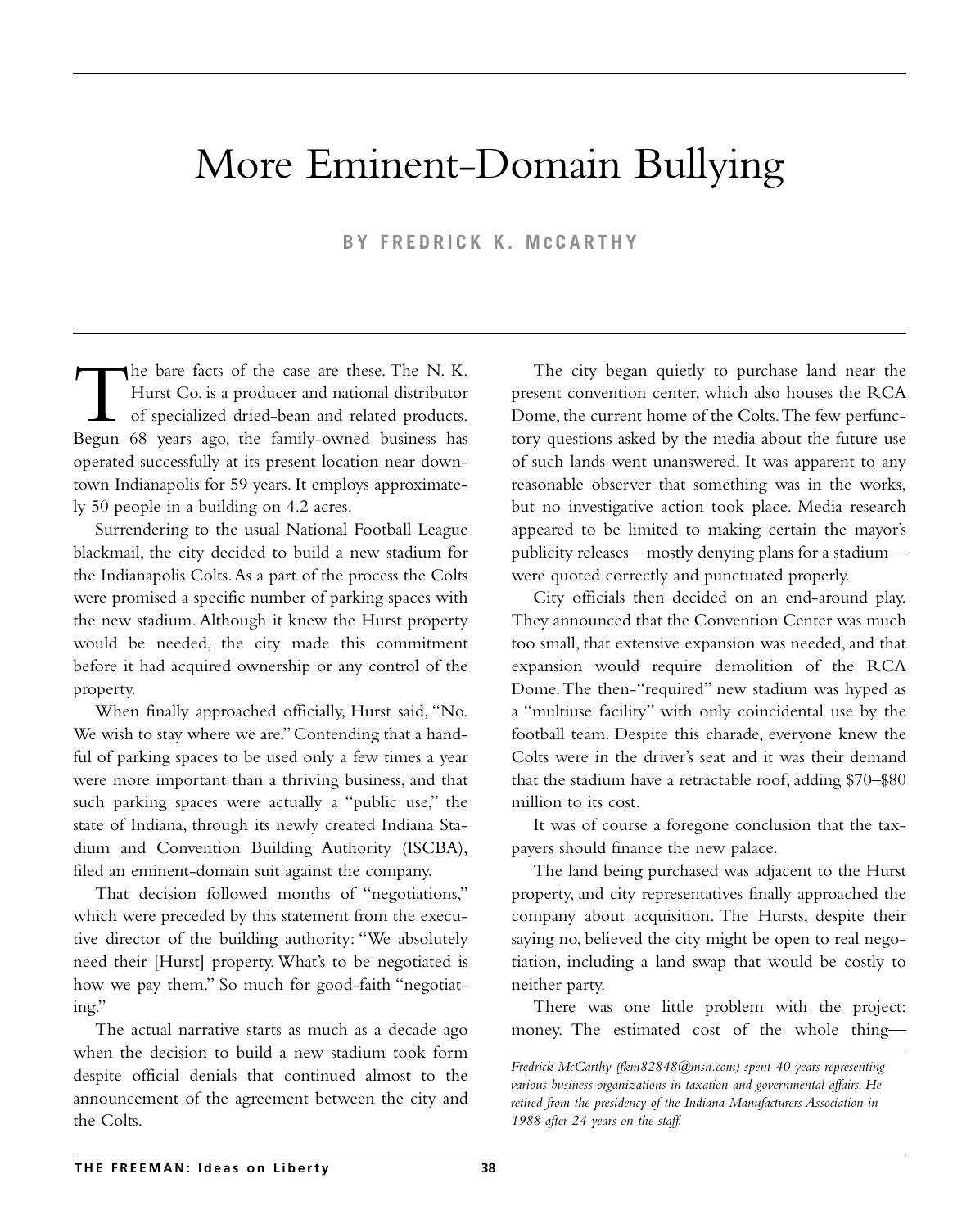

**Does this look like a company being intentionally obstructionist?**

stadium and convention center—was now nearing three quarters of a *billion* dollars.The state legislature was asked to allow the city to fund the project with new and increased revenues from gambling. This proposal was doomed from the start, which the proponents undoubtedly knew.

But by now, with "stadium necessity" hysteria having been whipped up by the local media,"whether?" was no longer the acceptable question.The question being discussed was "how?"The use of gambling revenues having been vetoed, city officials felt entitled to say to the state, "Okay, you didn't like our idea. Let's hear from you."

State tax revenues were already involved. When increased state participation was proposed, the state took responsibility for the construction of the project. The activity would be carried out by the Building Authority, a seven-member board, four of whom are appointed by the governor. Under the terms of the 2005 legislation establishing the board, it would relinquish operation of the facility to the city when construction was complete.

Shortly after the state took over, the Building Authority's head made the previously cited statement that the only thing to be negotiated was "how much." When the governor received a letter protesting the "negotiations," his chief of staff claimed the Building Authority was forced into its actions by having to work within restrictions of the previous city agreement. No mention was made that the state had shoehorned its way

into the situation.The chief's letter added that state representatives "have had negotiations with the Hursts to see if there is a way for the operation to stay in place without adversely affecting the Project."

It should be noted that the Hurst decision to stay put was not simply a selfish or stubborn one. Employees have been with the company an average of 16 years. A move out of downtown would have put many of those employees at the mercy of a sadly deficient public transportation system and might have cost them their jobs.

With meetings continuing and threats of eminent domain being heard, letters to the local newspaper in support of the Hursts began to appear. Legislators were also making noises about tightening up the eminentdomain law in the coming session.

## **The State Files Suit**

The Building Authority decided to file the suit with<br>the express purpose of heading off any action the legislature might take. The newspaper editorially described this action as "reasonable," even though it came while the Hursts were still negotiating in good faith.

While the top offer by the Authority was "up to \$6 million," the Hursts had long ago determined that the actual cost of moving would be over \$10 million.

Determined to stay, the Hursts offered an irregularly shaped piece of the land to the Authority in exchange